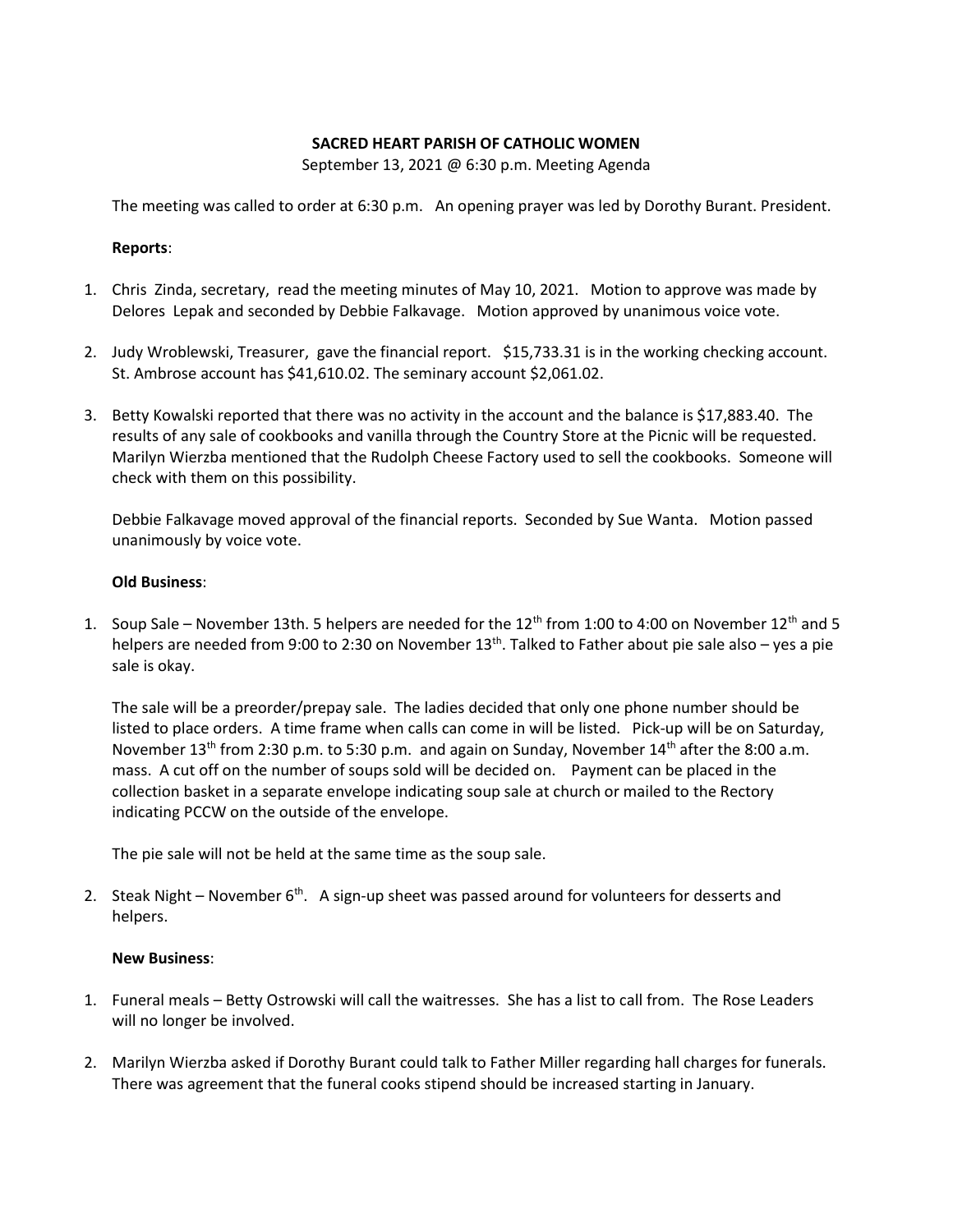- 3. PCCW envelopes will be changed from "\$5.00 PCCW" to "Donations for PCCW".
- 4. Per Father we can request dues from active members. Place notice in bulletin. Also put flyers by the doors to notify people what the PCCW does for the church.
- 5. Discuss/review  $1^{st}$  3 Articles of the By-Laws.

Article I. Name and Location - will remain the same. Article II. Objectives - will remain the same. Article III. Membership

- 1. The membership of this organization shall consist of all Catholic women/girls of Sacred Heart parish. Women who are 18 years of age and over will have the ability to vote. - Will remain the same
- 2. Active members will *may* pay an annual membership fee *donation* of (\$5.00) payable to the Treasurer *PCCW*. Germaine Zoromski moved approval. Barb Kurszewski seconded. Motion passed unanimously by voice vote.
- 3. Members can be classified as active, associate, and honorary.
	- a. Active member is a member who pays a membership fee *donates \$5.00* and is part of the Roses. Marillyn Wierzba moved approval. Barb Kurszewski seconded. Motion passed unanimously by voice vote.
	- b. Associate member is a nonpaying member who is not part of the Roses, but she can still be called to participate in activities and functions of the PCCW. - Will remain the same.
	- c. Honorary member has 60 years or more in the Council or is homebound, living in assisted living or nursing home. (These members do not pay membership fees, but if they choose to their fee goes towards their yearly church statement). Audrey Gagas moved approval. Seconded by Germaine Zoromski. Motion passed unanimously by voice vote.
- 4. Active members shall be organized into Roses consisting no more of 15 women each. Tabled until next meeting when additional information can be provided.
- 5. A woman from each Rose will be appointed as leader of that Rose, to serve for as long as she chooses. First, Roses are to provide prayer, support, and prayer intentions. Roses can also be used for other functions of the organization i.e.: funerals, etc. – Tabled till next meeting.
- 6. New members to Sacred Heart Parish who belonged to a PCCW from another parish will automatically have their years carried over to our PCCW. – Will remain the same.
- 6. Senior Bingo. Funds were requested of \$30.00/month for senior bingo. Barb Kurszewski moved approval. Marilyn Wierzba seconded. Motion approved by unanimous voice vote.
- 7. Debbie Falkavage asked the members, on behalf of the Knights of Columbus, if the PCCW would like to run the raffle at the Knights of Columbus Steak Night in February 2022? This item will be placed on the agenda for the next PCCW meeting and an officer of the Knights of Columbus will be in attendance.

# **Announcements**

1. Arlene Gross informed the members of a Deanery Convocation that is scheduled at the Holiday Inn in Stevens Point on Saturday, October 30, 2021 starting at 9:00 a.m. A mass is scheduled at the end of the day at St. Bronislava. People haven't been coming back to the mass and this is a Convocation to bring parishioners back. The convocation will provide speakers from different parts of the US and Canada. There will also be breakout sessions on five different topics.